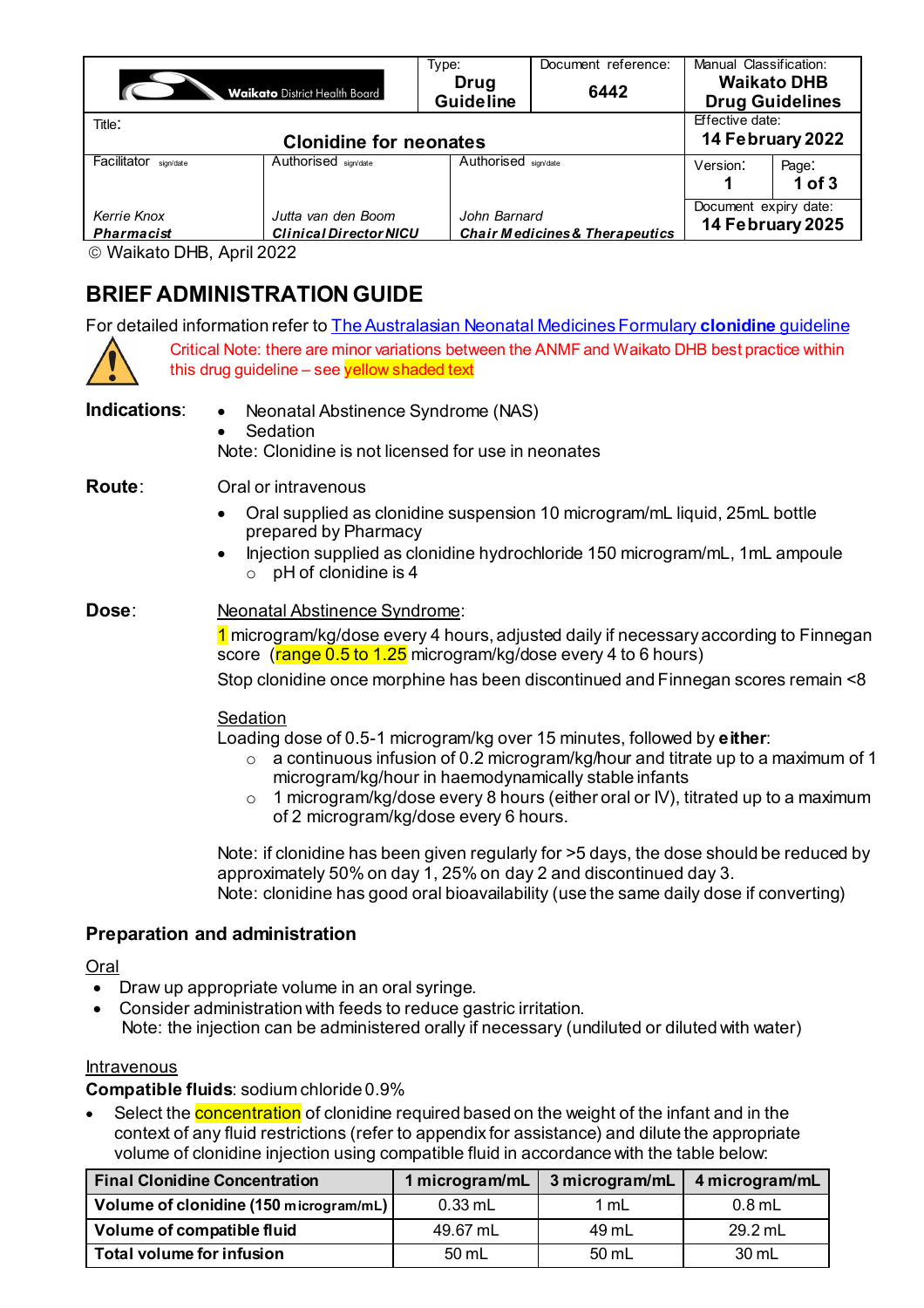| <b>Waikato</b> District Health Board    | Document<br>reference:<br>6442 | Effective date:<br>14 Feb 2022    |          | Expiry date:<br>14 Feb 2025 |                       |
|-----------------------------------------|--------------------------------|-----------------------------------|----------|-----------------------------|-----------------------|
| Title:<br><b>Clonidine for neonates</b> |                                | Type:<br>Drug<br><b>Guideline</b> | Version: |                             | Authorising initials: |

- For an **intermittent** infusion draw up the prescribed dose from the above prepared 3 microgram/mL solution and administer over at least **15 minutes**
- For a **continuous** infusion administer at the prescribed rate via Guardrails profiled syringe driver

Rate  $(mL/hr) = \frac{Dose(microgram/kg/hr)}{2}$  x Weight (kg) Concentration (microgram/mL)

## **Monitoring**

- Heart rate and blood pressure every 4 hours for the first 2 days, then 12 hourly (continue for 48 hours after stopping clonidine as rebound hypertension can occur) If on continuous IV infusion perform continuous cardiac monitoring
- Finnegan score every 3 to 4 hours (is used for NAS)

## **Storage and Stability**

- Store oral solution in the fridge between 2 and  $8^{\circ}$ C
- Discard any unused injection solution

## **Competency for Administration**

This procedure is carried out by, or under, the direct supervision of a registered nurse/registered midwife who holds current Waikato DHB Generic Medicine Management and IV certification plus Guardrails competency (if administering IV) as well as Neonatal specific competency NCV/NAC (if administering via CVAD).

## **Guardrails Information**

Clonidine will be Guardrail profiled on the CC pump for NICU. Following are the guardrail limits:

| <b>Guardrails Drug Name</b> | Clonidine (int&load* | Clonidine (contin) |
|-----------------------------|----------------------|--------------------|
| Concentration (mcg/ml)      |                      |                    |
| <b>Minimum</b>              | 1                    |                    |
| Maximum                     | 30                   | 10                 |
| Dose rate (mcg/kg/hour)     |                      |                    |
| Default                     | 2                    | 0.2                |
| Soft minimum                | 1                    | 0.1                |
| Soft maximum                | 8                    | 1.1                |
| Hard max                    | 12                   | 2                  |

#### **Associated Documents**

- Waikato DHB NICU guideline #6435 "Management of Newborns delivered to drug dependent mothers"
- Waikato DHB NICU guideline #2940 "Morphine for neonates"

#### **References**

- Australian Neonatal Medicines Formulary. Clonidine Drug Guideline, 2020. Available from: <https://www.slhd.nsw.gov.au/rpa/neonatal/NeoMedPaperCopy.html>
- Truven Health Analytics Inc. Pediatrics and Neofax®. Clonidine monograph. Accessed 11.12.2019. Available from[: http://www.micromedexsolutions.com](http://www.micromedexsolutions.com/).
- New Zealand Formulary for Children (NZFC). Clonidine. Accessed 27.5.2021[. https://www.nzfchildren.org.nz](https://www.nzfchildren.org.nz/)
- The Royal Children's Hospital Melbourne. Paediatric Injectable Guidelines. Accessed 14.2.2022. Available from [https://pig.rch.org.au](https://pig.rch.org.au/).
- King Edward Memorial Hospital Neonatal Medication Protocol Clonidine[. http://www.kemh.health.wa.gov.au](http://www.kemh.health.wa.gov.au/)
- Australian Injectable Drugs Handbook  $8<sup>th</sup>$  edition. Society of Hospital Pharmacists of Australia. 2020.